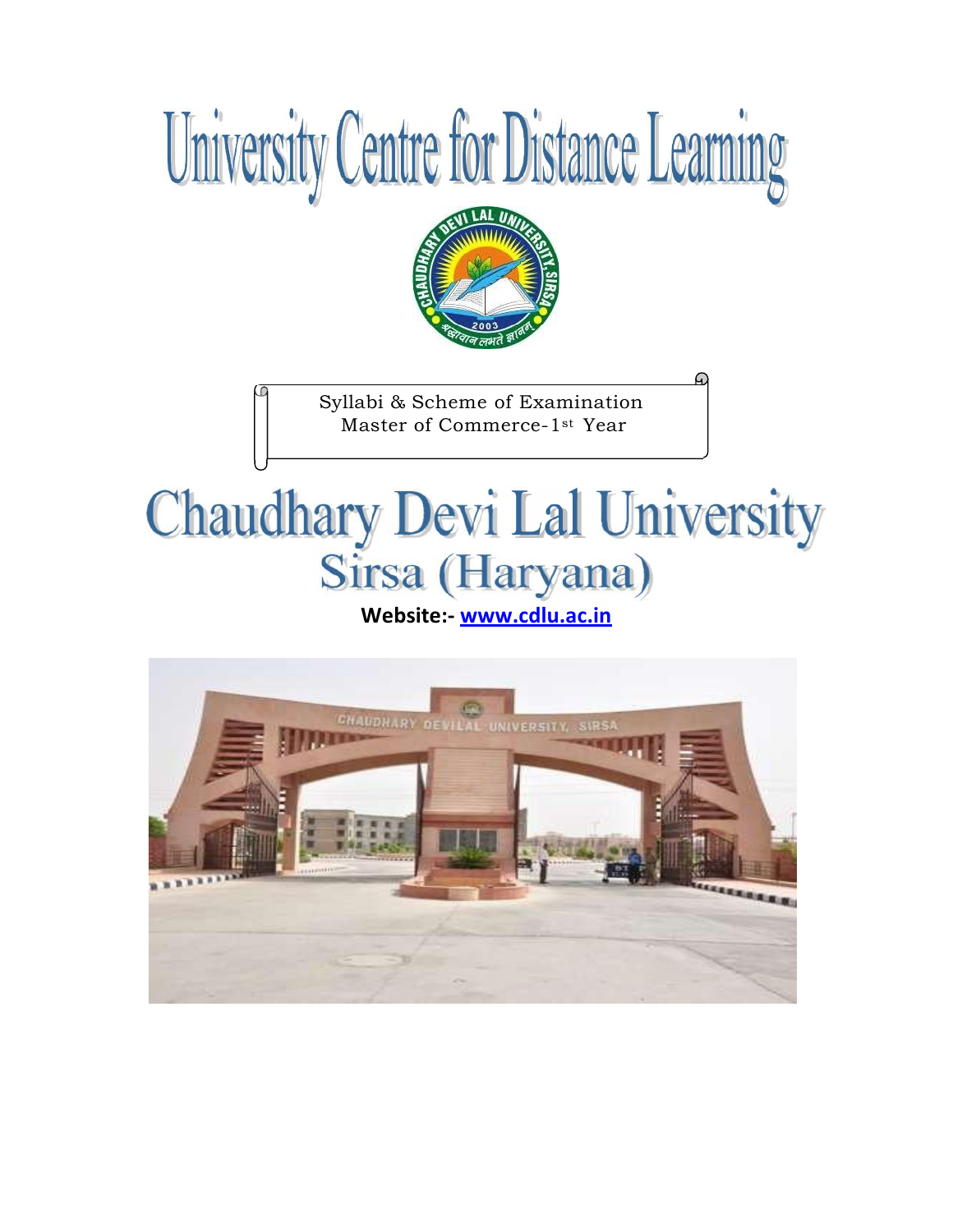# **SCHEME OF EXAMINATION M.COM. - 1ST Year (DISTANCE EDUCATION MODE)**

| Paper<br>Code | Nomenclature of the Paper                           | <b>Max. Marks</b> | Minimum<br>Marks          | Assignment | Time     |
|---------------|-----------------------------------------------------|-------------------|---------------------------|------------|----------|
| $MC-11$       | Accounting for managerial<br>decisions              | 80                | 28                        | 20         | $3$ Hrs. |
| $MC-12$       | Management concepts and<br>organizational Behaviour | 80                | 28                        | 20         | $3$ Hrs. |
| $MC-13$       | <b>Business Environment</b>                         | 80                | 28                        | 20         | 3 Hrs.   |
| $MC-14$       | Managerial economics                                | 80                | 28                        | 20         | 3 Hrs.   |
| $MC-15$       | <b>Business Statistics</b>                          | 80                | 28                        | 20         | $3$ Hrs. |
| $MC-16$       | Computer applications in<br><b>Business</b>         | 100               | Theory-60<br>Practical-40 |            | 3 Hrs.   |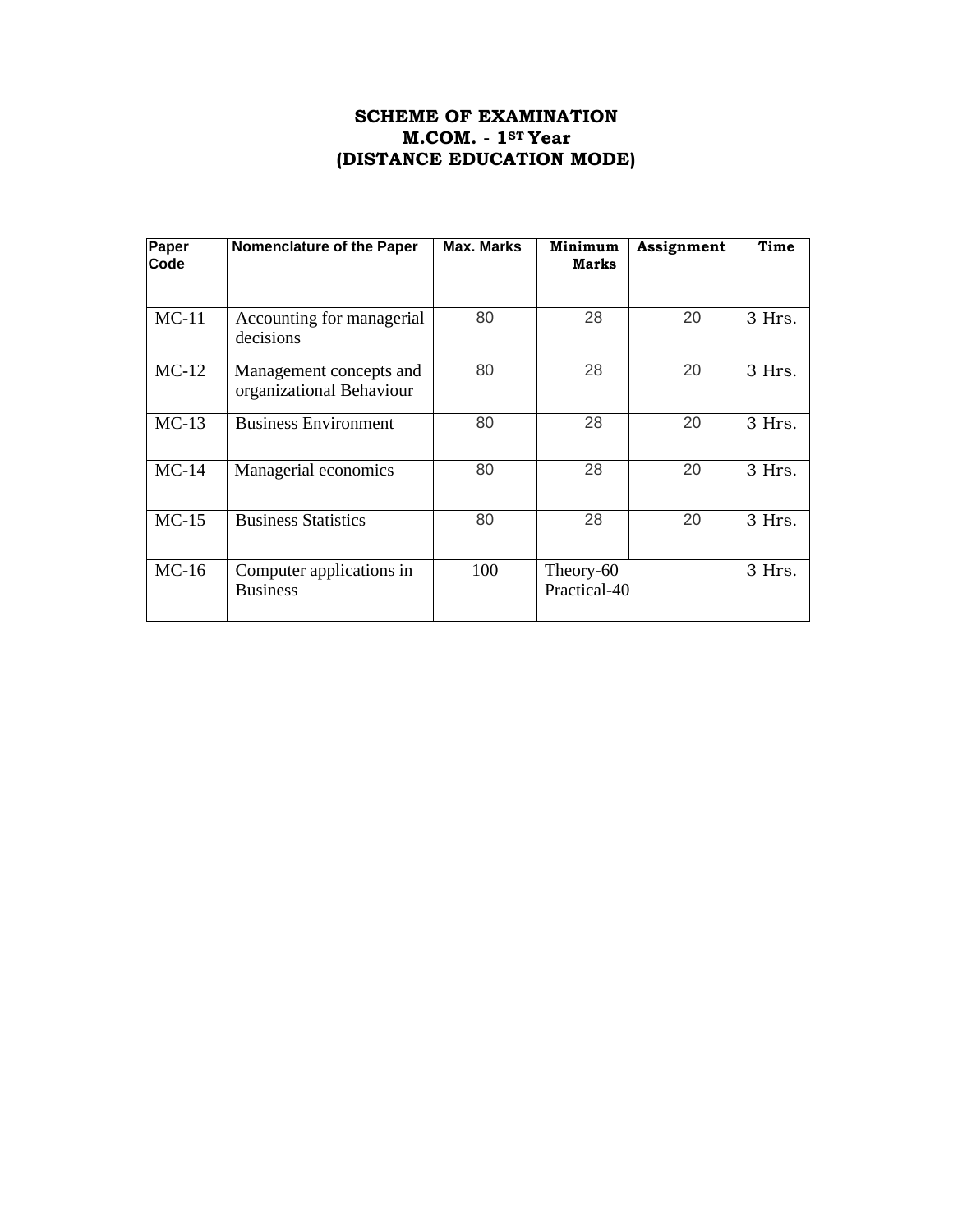# **MASTER OF COMMERCE (PREVIOUS) ACCOUNTING FOR MANAGERIAL DECISIONS (MC-11)**

**Max. Marks: 100 Internal Marks: 20 External Marks: 80 Time -3 Hrs.**

**Note:** Examiner will be required to set nine questions in all. Question No. 1 will be compulsory which consists of 8 short-answer type questions each of 2 marks covering the entire syllabus. In addition to Q. No. 1, candidate will be required to attempt four more questions from the remaining eight questions each carrying 16 marks.

**Unit I: Management Accounting-An Introduction:** Definition; place, Financial Accounting vs Cost Accounting vs. Management Accounting; Functions, Techniques, Principles; Scope; Utility: Limitations; Essentials for Success. Budgetary Control; Managerial Control Process; Benefits; Limitations; Installation of the System; Classification of the Budgets; Preparation of different types of Budgets. Standard Costing and Variance Analysis: Types of Standards, Standard Cost, Estimated Costing; Advantages; Limitations; Setting of Standards; Analysis of different types of material, labour and overhead variances. **Unit-II: Marginal Costing and Break-even Analysis:** Marginal Cost; Marginal Costing and Differential Costing, Marginal Costing and Absorption Costing; Contribution Analysis; Cost-Volume-Profit Analysis; Different types of Breakeven Points and Charts; Advantages and limitations of BE Charts, and Marginal Costing. Decisions Involving Alternate Choices: Cost

Concepts Associated with Decision-making; Evaluation Process; Specific Management Decisions-Make of buy; Expand or buy; Expand or Contract; Change vs. Status Quo: Retain or Replace; Explaining New Markets: Optimum Product Mix; Adding and Dropping a Product.

**Unit-III: Capital budgeting and Lease Financing:** Capital Budgeting-Concept; nature, need, importance, Managerial Uses; Components, Terminology used in Evaluating; Capital Expenditures; Appraisal Methods-Pay Back Period; its variants. Accounting rate of return; Discounted Cash Flow Methods—NPV, IRR, Profitability Index—their Conflicts and Resolution; Capital Rationing; Risk Analysis and its models. Lease Financing Lease or buy decision; Evaluation of Lease methods; Financial Statements: Analysis and interpretation, Forms and nature of financial statements; Uses and Limitations; types and tools of analysis; Comparative Financial Statements: common-Size statements: Trend Percentages.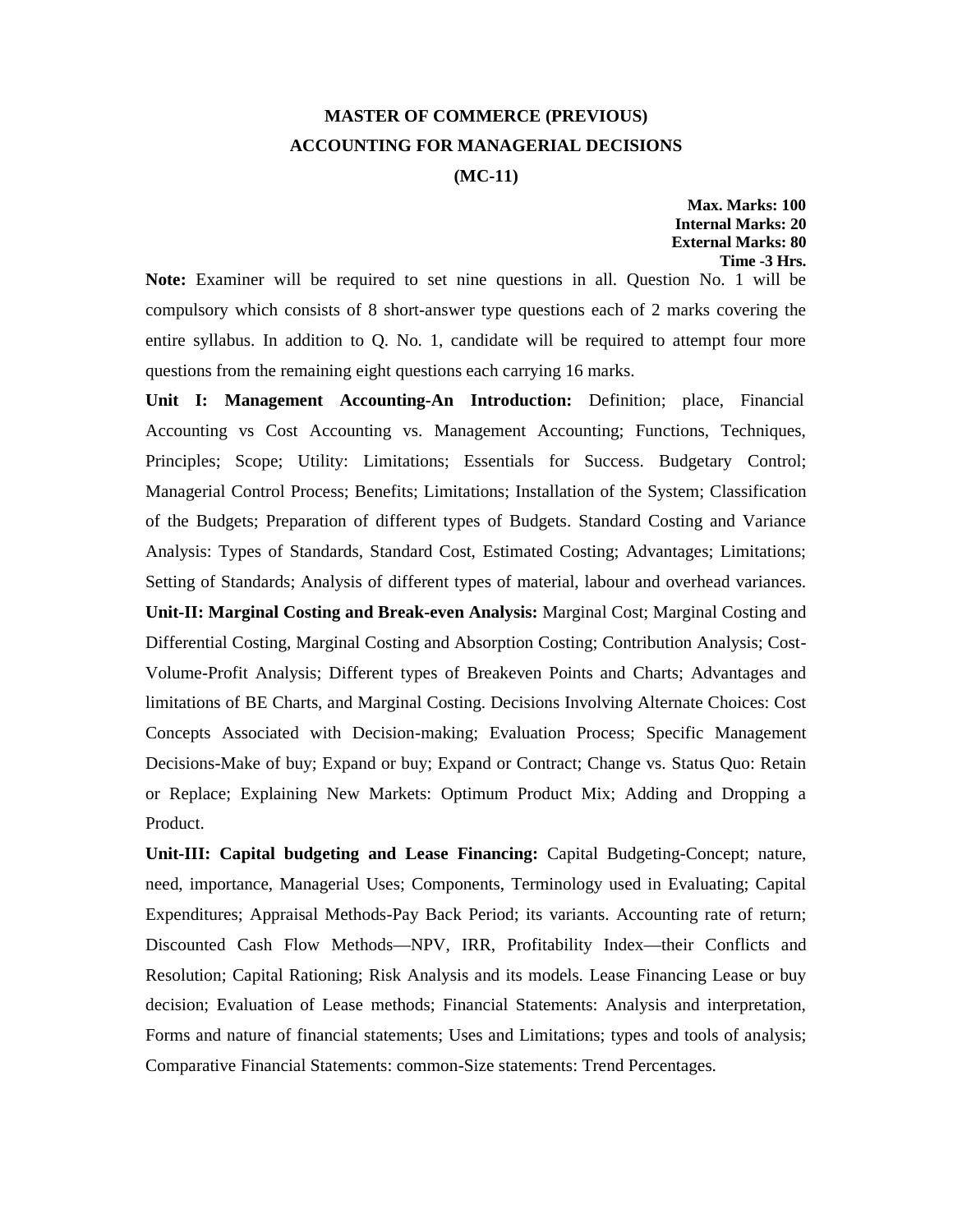**Unit-IV: Accounting Ratio:** Profitability ratios; Turnover Ratios; Solvency Ratios; Analysis of Capital Structure; Ratios as Predictors of insolvency; Significance Funds Flow Statement—Concepts; Uses; Preparation.

**Unit-V: Cash Flow Statement:** Objectives; Sources and Application; Preparation of Statement as per Indian Accounting Standard 3. Responsibilities Accounting—Principles; Definition; Types of Responsibility Centres; Pre-requisites; Utility; Problems. Reporting to Management—Steps for Effective Reporting; Requisites of Ideal Report; Types of Reports, Uses.

## **MANAGEMENT CONCEPTS AND ORGANISATIONAL BEHAVIOUR (MC-12)**

**Max. Marks: 100 Internal Marks: 20 External Marks: 80 Time - 3 Hrs.**

**Note:** Examiner will be required to set nine questions in all. Question No. 1 will be compulsory which consists of 8 short-answer type questions each of 2 marks covering the entire syllabus. In addition to Q. No. 1, candidate will be required to attempt four more questions from the remaining eight questions each carrying 16 marks.

**Unit-1: Schools of Management Thought:** Scientific Process, Human Behavior and Social System School, Decisions Theory School, Quantitative and System School, Contingency Theory of Management, Managerial Skills, Managerial Functions, Planning Concept Significance, Types; Organizing Concept, Principles, Theories, Types of Organizations, Authority, Responsibility, Power, Delegation, Decentralization, Staffing, Directing, Coordinating, Control Nature, Process and Techniques.

**Unit-2: Organizational Behaviour:** Organizational Behaviour Concept and Significance, Relationship between Management and Organizational Behaviour, Emergence and Ethical Perspective, Attitudes, Perception, Learning Personality, Transactional Analysis.3

**Unit-3: Motivation:** Process of Motivation, Theories of motivation-need Hierarchy Theory, Theory X and Theory Y, Two Factor Theory, Alderfer's ERG Theory, MaClel land's Learned need Theory, Victor Vroom's Expectancy Theory, Stacy Adams Equity Theory.

**Group Dynamics and Team Development:** Group Dynamics—Definition and Importance, Types of Groups, Group Formation, Group Composition, Group Performance Factors, Principle- centered Approach to Team Development.

**Unit-4: Leadership:** Leadership Styles; Theories—Trait Theory, Behavioral Theory, Fiedler's Contingency Theory, Harsey and Blanchard's Situational Theory; Managerial Grid; Likert's Four System of Leadership.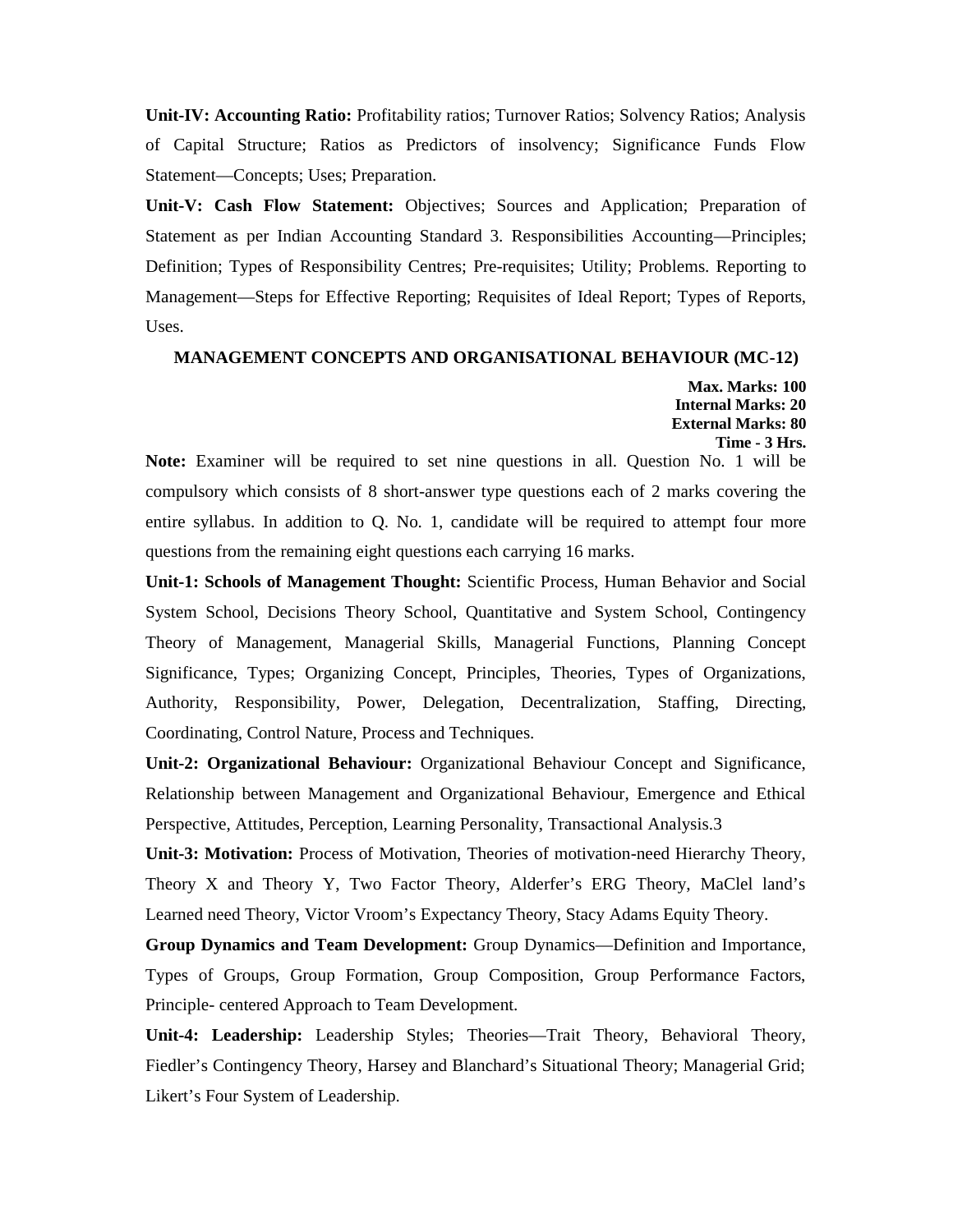**Organizational Conflict:** Dynamics and Management, Sources, Patterns, Levels and Types of Conflict, Traditional and Modern Approaches to Conflict, Functional and Dysfunctional Organizational Conflicts, Resolution of Conflict.

**Unit-5: Interpersonal and Organizational Communication:** Concept of Two-way Communication, Communication Process, Barriers to Effective Communication, Types of Organizational Communication, Improving Communication, Transactional Analysis in Communication, Organizational Development, Concept: Need for Change, Resistance to Change; Theories of Planned Change, Organizational Diagnosis, OD intervention.

# **BUSINESS ENVIRONMENT**

#### **(MC-13)**

**Max. Marks: 100 Internal Marks: 20 External Marks: 80 Time -3 Hrs.**

**Note:** Examiner will be required to set nine questions in all. Question No. 1 will be compulsory which consists of 8 short-answer type questions each of 2 marks covering the entire syllabus. In addition to Q. No. 1, candidate will be required to attempt four more questions from the remaining eight questions each carrying 16 marks.

#### **UNIT-I**

Theoretical Framework of Business Environment Concept, Significance and nature of business environment; Elements of environments internal and external; Changing dimensions of business environment, Techniques of environmental scanning and monitoring. Dualism in Indian Society and problem of uneven distribution of income; Emerging rural sector in India; Social responsibilities of Business; Consumerism in India; Consumer Protection Act.

# **UNIT-II**

Economic System and Business Environment, Economic Planning in India—Types of Economic Plan; Prerequisites of Successful economic planning; Latest Five Year Plan; Economic Reforms in India; Industrial Policy-policy of pre and post liberalization era; Industries (Development and Regulation) Act; Competition Policy and Competition Acts.

#### **UNIT-III**

**Public Sector:** Objectives, pattern of growth; Changing role of public sector, Privatization and Disinvestments of public enterprises; Pricing policies in public enterprises; Fiscal policy, Monetary policy, Problem of NPA in the Banking sector; SEBI-functions, objectives; SEBI guidelines for fresh issue of shares, debentures and bonus shares.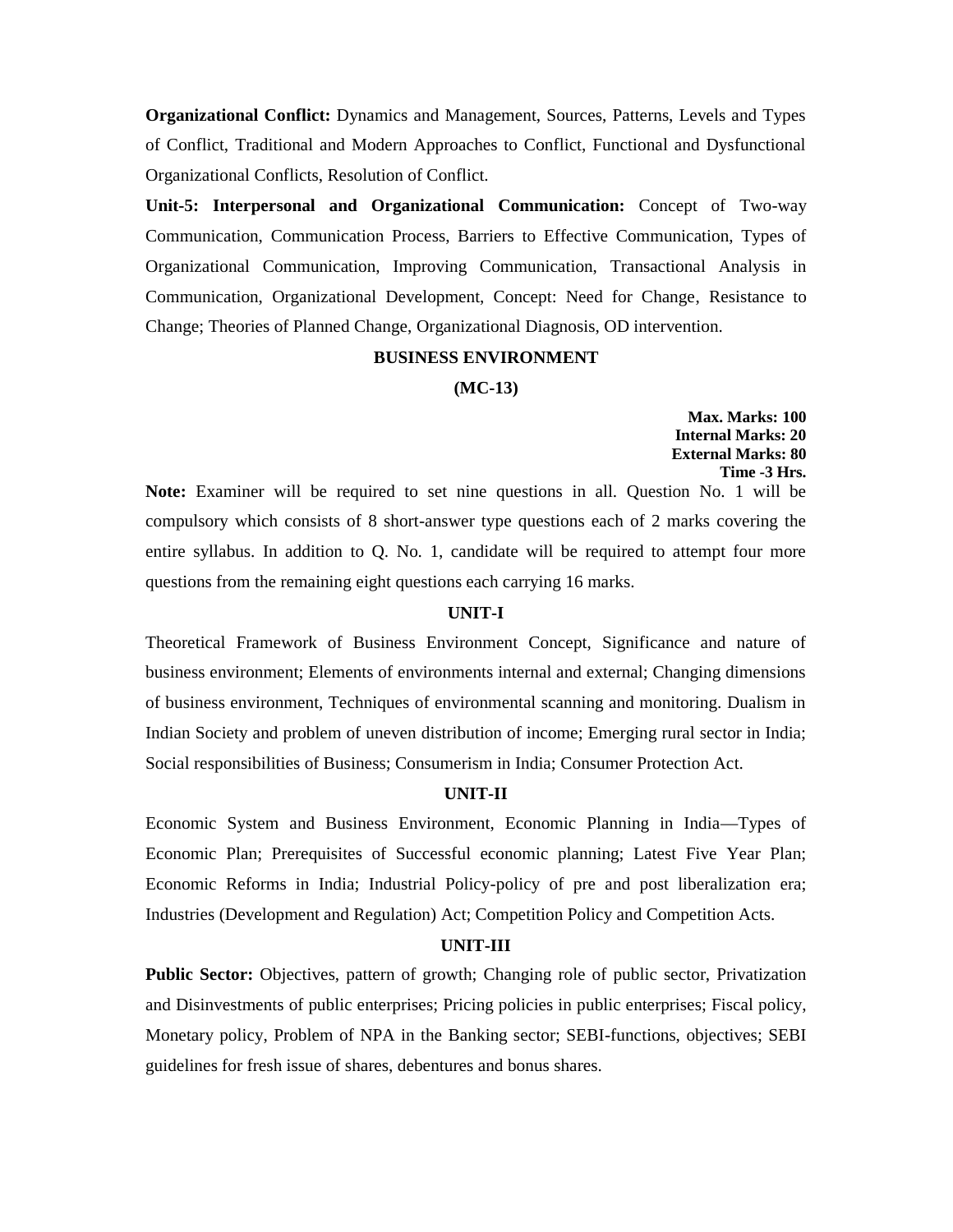#### **UNIT-IV**

**Government Business Relationship:** Roles of government in business, Economic Implications of Indian Constitution- Preamble, Directive Principles of State Policy, Fundamental Rights, Centre-state relationship; Small Scale Industries—Importance, Problems and Policies; Industrial Sickness—problem, magnitude and remedies.

#### **UNIT-V**

Foreign Investment Policy; FEMA; Multinational Corporations and its role; EXIM Policy (Latest): An overview of International Economic Institutions and their working—WTO, IMF, World Bank.

# **MANAGERIAL ECONOMICS (MC-14)**

**Max. Marks: 100 Internal Marks: 20 External Marks: 80 Time -3 Hrs.**

# **Time: 3Hrs**

**Note:** Examiner will be required to set nine questions in all. Question No. 1 will be compulsory which consists of 8 short-answer type questions each of 2 marks covering the entire syllabus. In addition to Q. No. 1, candidate will be required to attempt four more questions from the remaining eight questions each carrying 16 marks.

**Unit 1: Nature and Scope of Managerial Economics:** Objectives of a firm; Economic theory and managerial theory; Managerial economists role and responsibilities; Fundamental economic concepts—incremental principle, opportunity cost principle, discounting principle, equi marginal principle.

**Unit 2: Demand Analysis:** Individual and market demand functions, Law of demand, determinants of demand, Elasticity of demand: its meaning and importance, elasticity, income elasticity and cross elasticity; Using elasticity in managerial decision .Theory of consumer choice, cardinal utility approach, indifference approach, revealed preference and theory of consumer choice under risk; Demand estimation for major consumer durable and non-durable products; Demand forecasting techniques.

**Unit 3: Production Theory:** Production function, production with one and two variable inputs, Stages of production, Economic value analysis: short and long run cost functions, their nature, shape and inter-relationship, Law of variable proportions; Law of returns of scale.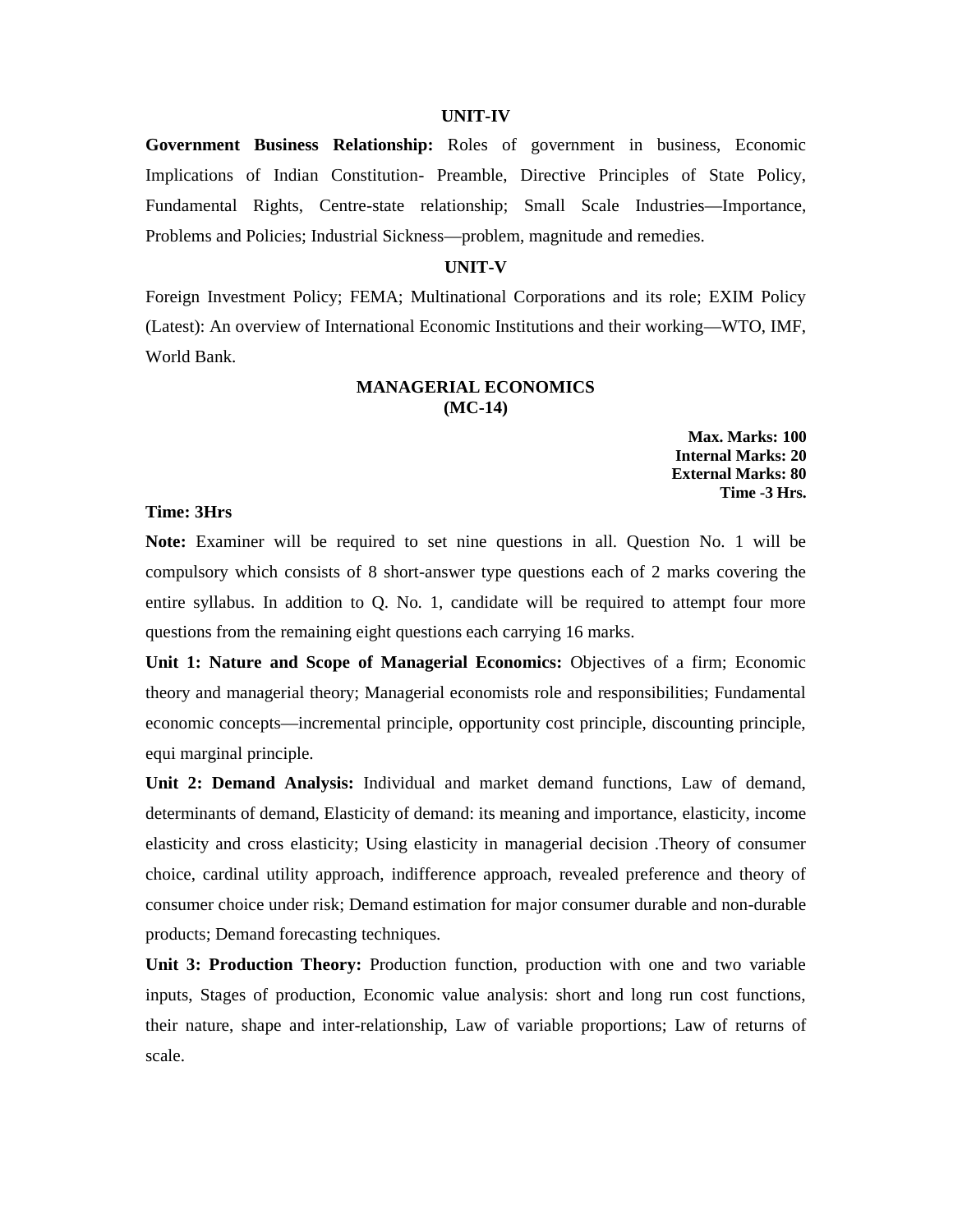**Unit 4: Price Determination under Different Market Conditions:** Characteristics of different market structures, Price determination and firms equilibrium in short run and long run under perfect competition, monopolistic competition, oligopoly and monopoly.

**Pricing Practices:** Methods of price determination in practice, pricing of multiple products, price discrimination; International price discrimination and dumping, transfers pricing.

**Unit 5: Business Cycle:** Nature and phases of a business cycle, Theories of business cycles, psychological profit, monetary innovation, Cobweb, Samuelson and Hicks theories.

**Inflation:** Definition, characteristics and types; Inflation in terms of demand-pull and cost push factors, effects of inflation.

# **BUSINESS STATISTICS**

#### **(MC-15)**

**Max. Marks: 100 Internal Marks: 20 External Marks: 80 Time - 3 Hrs.**

**Note:** Examiner will be required to set nine questions in all. Question No. 1 will be compulsory which consists of 8 short-answer type questions each of 2 marks covering the entire syllabus. In addition to Q. No. 1, candidate will be required to attempt four more questions from the remaining eight questions each carrying 16 marks.

### **Unit-1 : Probability and Expected Value**

**Probability theory:** Concepts of Probability; Different Approaches to Probability; Conditional Probability; Application of Addition and Multiplication Laws; Bayes Theorem and Inverse Probability; Mathematical Expectation.

#### **Unit-2: Probability Distributions**

**Probability Distributions:** Binomial Distribution; Poisson distribution and Normal Distribution; Their Application to Business.

# **Unit-3: Statistical Inference-Tests of Hypothesis**

**Testing of Hypothesis:** Sampling Tests, Tests for Attributes; Chi-Square Test and Large Sample Tests. Sampling tests for small samples –'T'-test, 'Z'-test, and 'F'-test.

#### **Unit-4: Time Series Analysis and Statistical Quality Control**

**Time Series Analysis:** The Concept of Time-series, Components of Time-series; Measurement of Trend (Linear and nonlinear), Measurement of Seasonal Variations, Statistical Quality Control; Process Control, Control charts for Variables and Control Chart for Attributes; Product Control and Risk in Quality Control.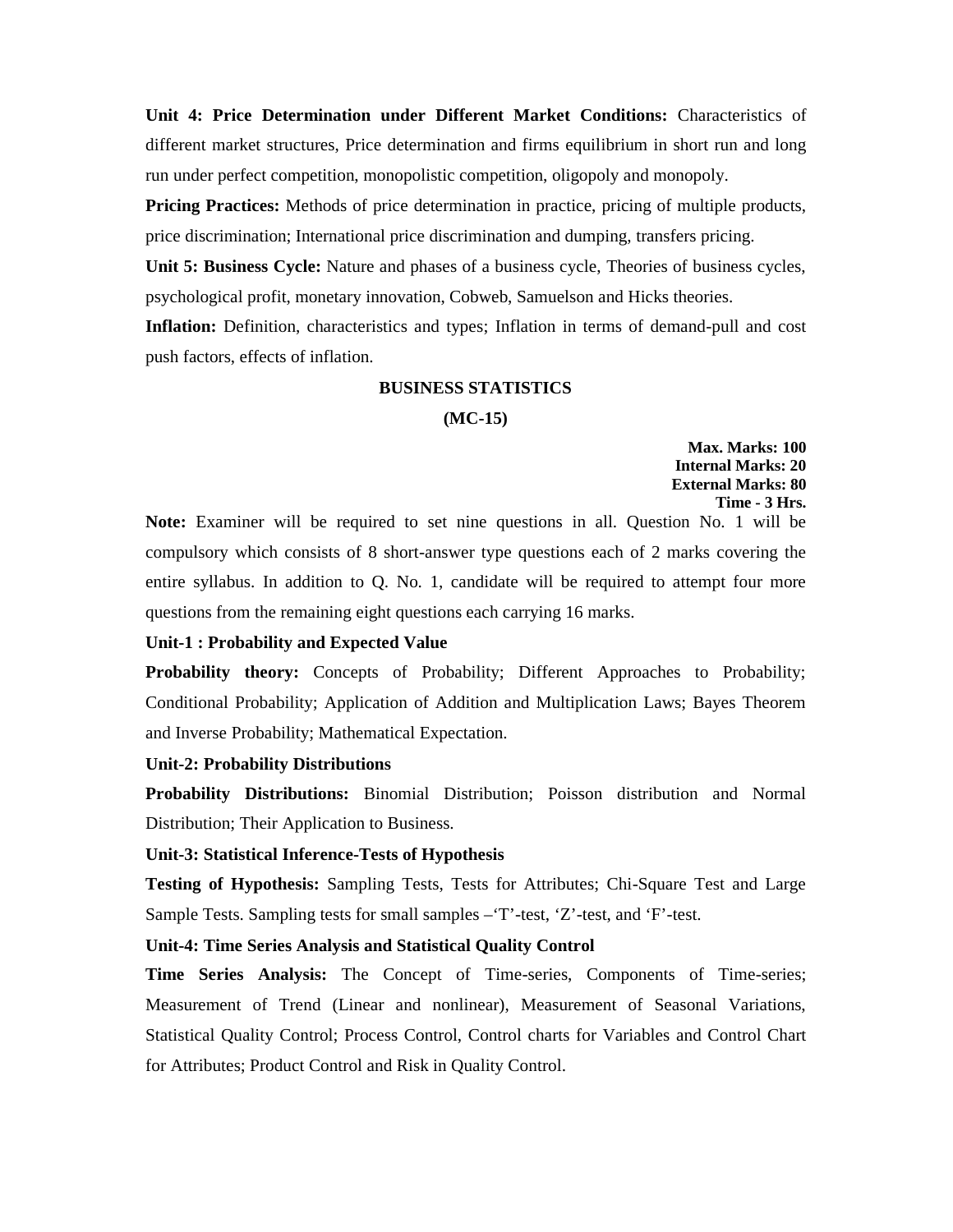#### **Unit-5: Regression Analysis and Association of Attributes**

**Regression Analysis:** Bivariate; Partial and Multiple Correlation and Regression (up to three variables)

**Association of Attributes:** Criterion of Independence; Consistency of Data (two and three attributes).

# **COMPUTER APPLICATIONS TO BUSINESS**

#### **(MC-16)**

**Max. Marks: 100 Theory : 60 Practical: 40 Time - 3 Hrs.**

### **Unit-1**

Computer Hardware: computer system as information processing system; Computer system differences—types of computer systems, hardware options-CPU, input devices, output devices, storage devices, communication devices, configuration of hardware devices and their applications. Personal computers: PC and its main components, hardware configuration, CPU and clock speed, RAM and secondary storage devices, other peripherals used with PC; factors influencing PC performance; PC as a virtual office.

#### **Unit-2**

Modern Information Technology: Basic idea of Local Area Networks (LAN) and Wide Area Networks (WAN); E-mail; Internet technologies, access devices, concept of a World Wide Web and Internet browsing; Multimedia. Introduction to Operating systems: Software needs, operating systems, application software, programming languages; DOS; Windows— window explorer, print manager control panel, paintbrush, calculator, desk top, my computer, settings, find, run; UNIX.

#### **Unit-3**

Word processing: Introduction and working with MS-Word in MS-Office; Word basic commands; Formatting-text and documents; Sorting and tables; Working with graphics; Introduction to mail merge. Spread Sheets: Working with EXCEL formatting, functions, chart features; Working with graphics in Excel; Using worksheets as database in accounting, marketing, finance and personnel areas.